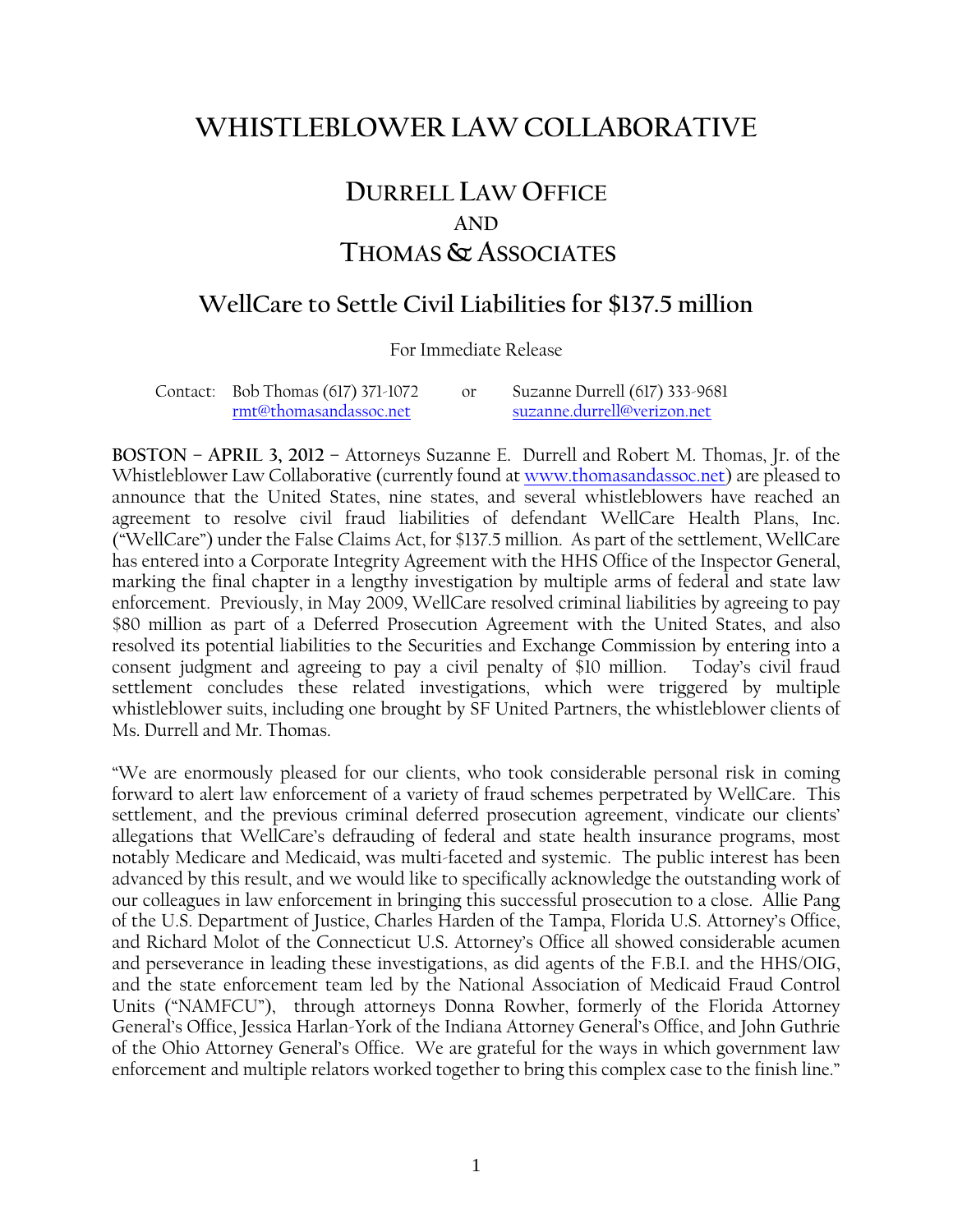We would also like to acknowledge the contribution of our former colleague, Rory Delaney, who assisted us in this successful case.

The SF United Partners whistleblower case was one of several brought against WellCare, a leading health management organization that provides and arranges for the provision of managed care services under government-sponsored healthcare programs. It operates a variety of Medicaid and Medicare plans, including prescription drug plans, pursuant to contracts with the federal and state governments. WellCare, as a health maintenance organization under contract with the government, was obligated by law and contract to deliver proper care to Medicare and Medicaid patients, and to spend the government's money in an honest, responsible, and efficient manner. Instead, the SF whistleblower complaint filed in 2007 alleged that starting as early as 2004, WellCare knowingly violated the law, its contracts, several provisions of the Federal and State False Claims Acts, and the Medicare and Medicaid Anti-Kickback Act by, among other things:

- overstating its expenses in delivering health care and underreporting its profit margin and Medical Loss Ratio (the percentage of premium per member per month that goes to actual health care as opposed to general sales and administrative expenses and profit);
- manipulating its Incurred But Not Reported (IBNR) (an actuarial estimate of claims which have not yet been reported or paid, but are likely to be incurred within a certain time frame);
- upcoding services, claims, and disease states and manipulating the Risk Adjusted Payment System (RAPS), which is used by CMS to calculate the per member per month (PMPM) premium paid to health plans such as WellCare (generally speaking, the sicker the patient, the higher the premium);
- failing to deliver services or denying services, for example, refusing access to specialists or to certain prescription medications, and rewarding providers who improperly denied covered services.;
- Dumping patients who became very sick (also known as 'train wrecks") and providers who failed to keep claims payments below WellCare's desired threshold
- offering and paying illegal remuneration and kickbacks to participating physicians;
- operating a sham Special Investigations Unit (SIU) that failed to perform its oversight responsibilities with respect to claims submitted to Medicare and Medicaid by providers and third party administrators, and claims associated with its Medicare Part D Prescription Drug Plan;
- and engaging in sales and marketing abuses.

Relator SF alleged that the company's misconduct caused the government to pay higher Medicare and Mediciad premiums per patient per month to the company than it should have, and that the company was using the premiums to increase profit rather than to provide patients with needed care.

"This was the fundamental fraud SF alleged: that, in essence, the company inflated the premiums it collected from the government and deflated what it paid out in claims for medical services,